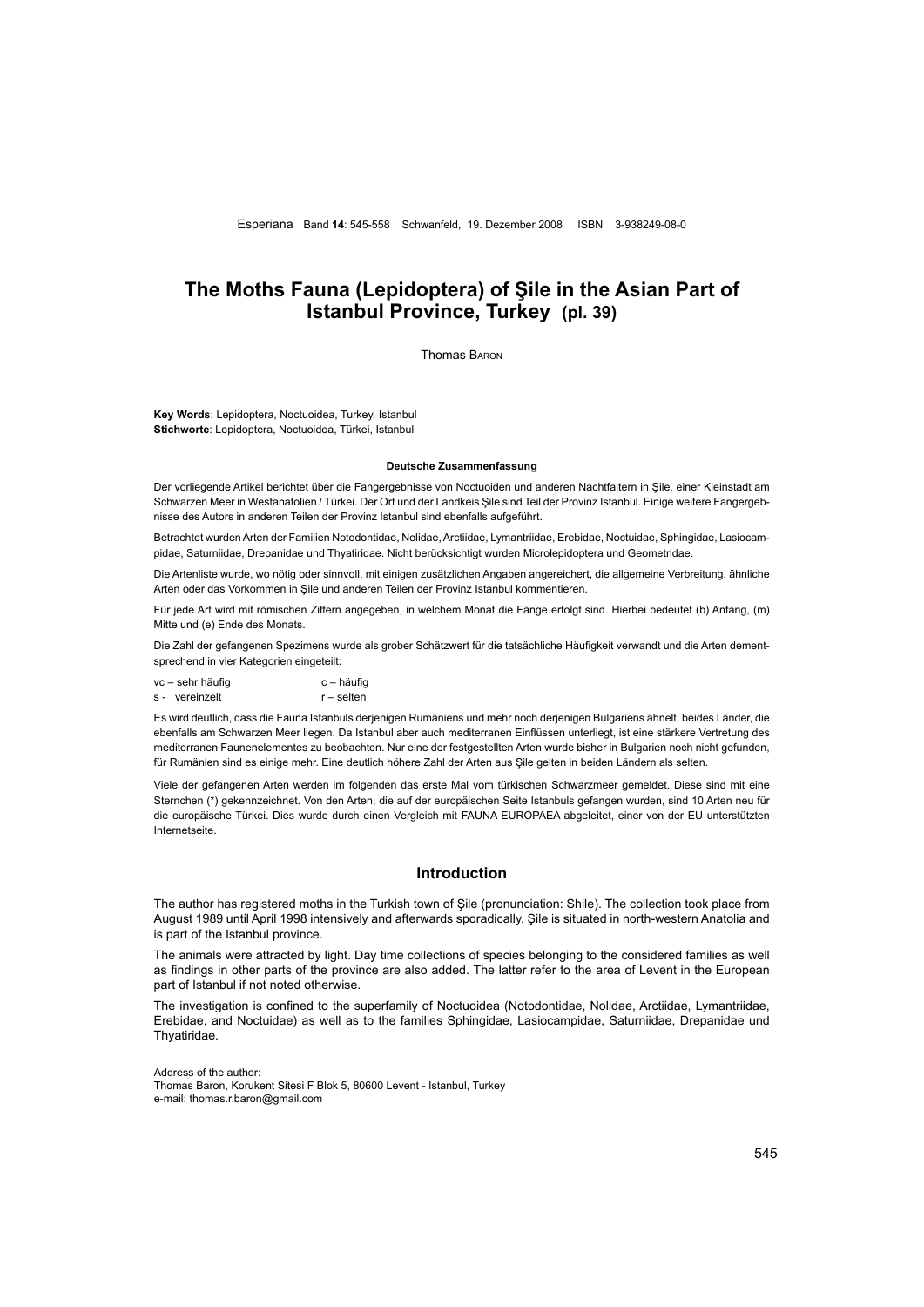Despite easy accessibility the Istanbul province seems to be less investigated entomologically than many other areas in Turkey. Apparently, these areas appear more interesting to European entomologists because of the continuously increasing differences to the European fauna while moving to the East and South of the country. Another reason is the very high urbanization of this province. It is difficult to find habitats, which are still intact or at least affected to a limited degree only. It also needs to be noted that local entomologist unfortunately have not played a sufficiently important role in the past in investigating the Turkish moth fauna.

At the same time, a good number of species have the borderline of their distribution range in the Balkans and in western Turkey. Many species known from Turkey have not been found in Thrace or in the Black Sea area of Anatolia so far. Therefore, the analysis of the fauna of Istanbul, on the border of Europe and Asia, proves to be an important mosaic stone for the understanding of the distribution of species in south-eastern Europe and Anatolia.

## **Geography and Climate1**

The Istanbul province is situated on the northern shore of the Sea of Marmara and at the same time borders the Black Sea in the north. The Bosporus, a sea strait connecting the Black Sea and the Sea of Marmara and which forms the border line between the two continents Europe and Asia, cuts right through the middle of Istanbul.

To the west the province extends 90 km from the Bosporus. In the east the distance to the neighbouring province amounts to 80 km. Both sides of the southern and middle section of the Bosporus belong to the urban area of Istanbul, a massive conglomeration with 12 to 14 million inhabitants. The utter north of the Bosporus is not urbanized, mainly also because of the military areas existing here.

The town and the surrounding district of Şile are part of Istanbul province. Şile is situated about 35 km from where the Bosporus meets the Black Sea, and lies directly on the shore of the Black Sea. The distance to the centre of Istanbul accounts to about 50 kilometres. The area belongs to the extreme north-western Anatolia, thus, already forming a part of the Asian continent.

Although Şile does lie at the Black Sea it is usually not considered to be a part of the so called 'Black Sea Region', which is known for having a very specific climate with wet and warm summers lacking the summer drought. Climate wise Istanbul and, consequently, also Şile belong to the 'Marmara Region'.

The species registered here are compared to the distribution data in Hacker (1990). Therefore, it should be noted for the sake of better understanding that also in the present publication all areas bordering the Black Sea including also the area east of the Sea of Marmara are treated as Euxinean (Black Sea) area and thus considered as one faunistic region of Turkey.

The whole Marmara region, which stretches from the Aegean coast in the south up to the Black Sea in the north, is characterized by temperate influences of the Black Sea with its wet summers as well as Mediterranean influences for which hot dry summers are typical. Also Istanbul and Şile belong to this transition zone. Within the Marmara region the Mediterranean influence decreases continuously with increased distance from the Mediterranean Sea, so that Black Sea influences already dominate in the locality considered here.

As a consequence the climate of Şile and surroundings is temperate, though with hot but not always uninterruptedly dry summers. Different from locations near the Mediterranean Sea, it occasionally also rains in summer. This can often be observed towards the end of August, when the first, sometimes hefty rain showers accompanied by strong thunder storms are starting to appear. Before that usually, but not necessarily, it stays very dry. Still it normally remains to be warm until October or November. Compared to central Europe the summers also start late. Until mid of June the area often faces relatively cold weather.

In total the amount of annual rainfall does, however, lie significantly below those of the eastern and central Black Sea. Şile and Istanbul lack the mountain range, which is responsible for the specific climate there. In Şile it rains on 125 – 150 days each year and the total amount of rainfall adds up to between 600 and 1000 mm. The average of 749 mm exceeds the figure for Istanbul by 11 %.

The winters are cold, windy with plenty of rain, partially it also snows. The number of days with snow cover is between one and ten per year. 10 until 30 days of frost are registered annually.

The average time of sunshine per day differs between 9.9 hours (!) in August and 1.6 hours in December.

The average temperature for the whole year is 13.6 °C. This is 1 ° C below the average temperature of Izmit, a city lying east of Istanbul at the utter end of the Sea of Marmara and half a degree below Istanbul (Göztepe). August is the warmest month in Şile with an average temperature of 22.7 ° C, which is 0.7 ° C less than in average experienced in Istanbul.

<sup>1</sup> The climatological data are based on ERTEK/EVREN unless otherwise noted.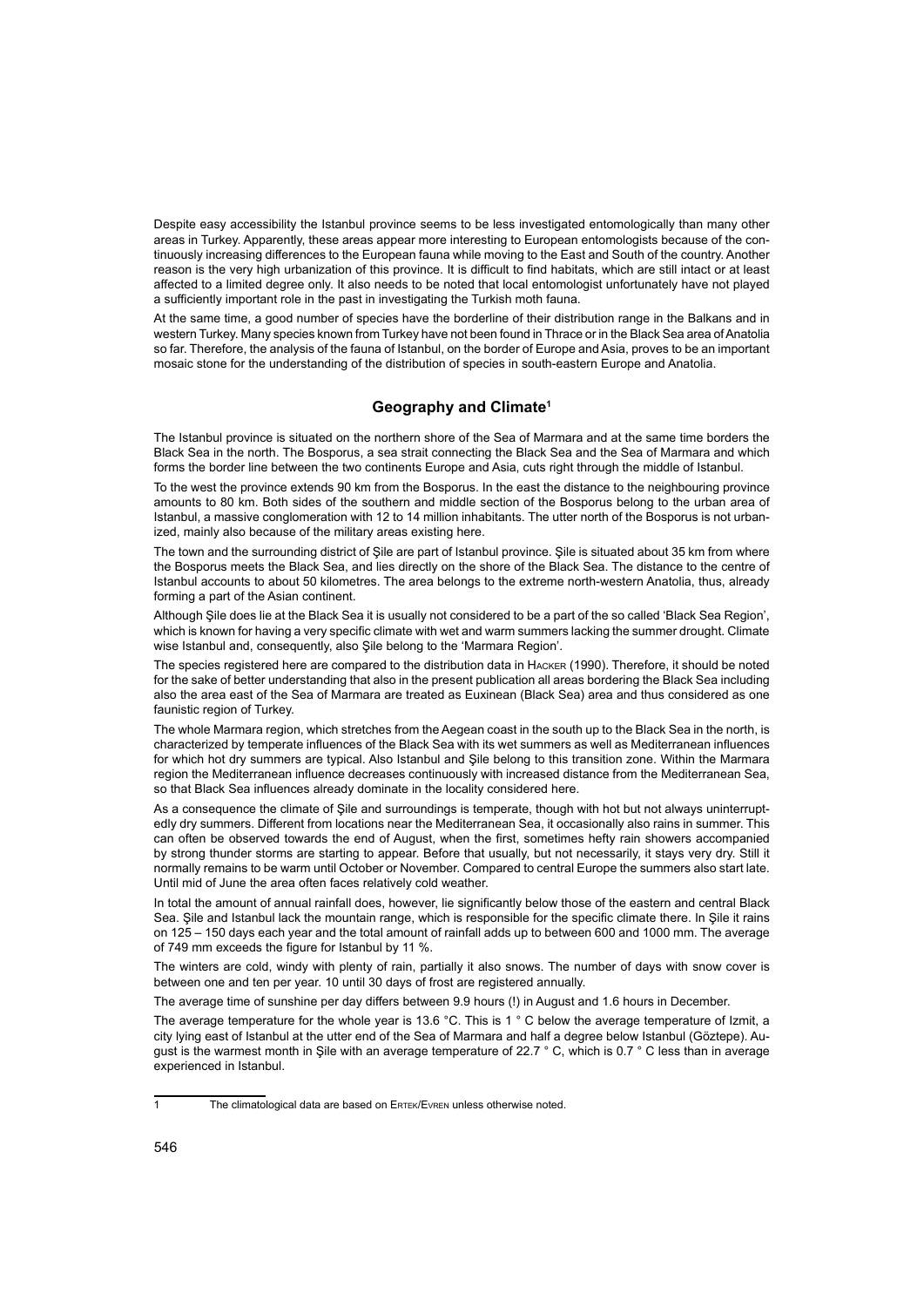

The lowest temperature measured between 1938 and 1997 was minus 8.3 ° C, the highest was measured on 12.8.94 with 41° C.

The district of Şile has an average altitude of 126 m; the highest peak reaches 480 m above sea level, which is low in comparison to other Turkish provinces.

The district mainly consists of brown forest soil (88%) with a low proportion of chalk. In addition Şile has areas of sand and sand dunes as well as soil with a high content of clay in erosion areas. (ERTEK / EVREN)

## **Botanical Environment**

79 % of the district is covered with secondary forest and bush vegetation. Instead of the original occurrence of Beech (*Fagus*) and Hornbeam (*Carpinus*) today oak trees (*Quercus dschocohesis*, *Quercus pedinculiflora*, *Quercus hartwissiana*) dominate the tree flora. *Fagus* and *Carpinus* can nowadays only be found in less disturbed areas.

Like in Istanbul province in general, also in Şile and its environment the original vegetation over the years has with increasing degree been affected by human activity. Especially within the last 10 years Şile has continuously gained importance as weekend escape for the metropolis of Istanbul. Urbanization and building activity, very often related to weekend houses and holiday accommodation, has been stepped up very intensively. Forest areas and formerly extensive populations of scrubland (pseudomaccie) are increasingly pushed back and fragmented.

The vegetation cover of the district of Şile today consists of 40 % of Oak (*Quercus*), 15 % Beech (*Fagus*), 15 % Hornbeam (*Carpinus*), 10 % Sweet Chestnut (*Castanea sativa*), 4 % various pine trees (Pinaceae) als well as 4 % shrub (pseudomacchie), mainly in the vicinity of the coast. Other trees which are abundant are Alder (*Alnus glutinosa*), Maple (*Acer campestre*), Ash (*Fraxinus excelsior*), Lime (*Tilia tomentosa*), Aspen (*Populus tremula*), Cherry Laurel (*Prunus laurocerasus*), Hazel (*Corylus avellana*), Cornelian Cherry (*Cornus mas*), Medlar (*Mespilus germanica*), Wild Service Tree (*Sorbus torminalis*), Rhododendron (*Rhododendron ponticum*), Daphne (*Daphne pontica*), Common Box (*Buxus sempervirens*) und Common Holly (*Ilex aquifolium*) (Dönmez 1979).

## **Description of Location and Method of Collection**

The collection mainly has been carried out in one location, which lies about one kilometre east of the centre of Şile on a north-eastern slope looking towards the Black Sea. The elevation is about 50 m above sea level. The distance to the coast is roughly 600 m.

For attracting the moths a 200 Watt bulb was used, which had been hanged to a white wall of a house, about 1.5 m above ground. The terrain in front of the building is slightly sloping down. In the vicinity of where the lamp was installed is a grass area surrounded by trees and bushes.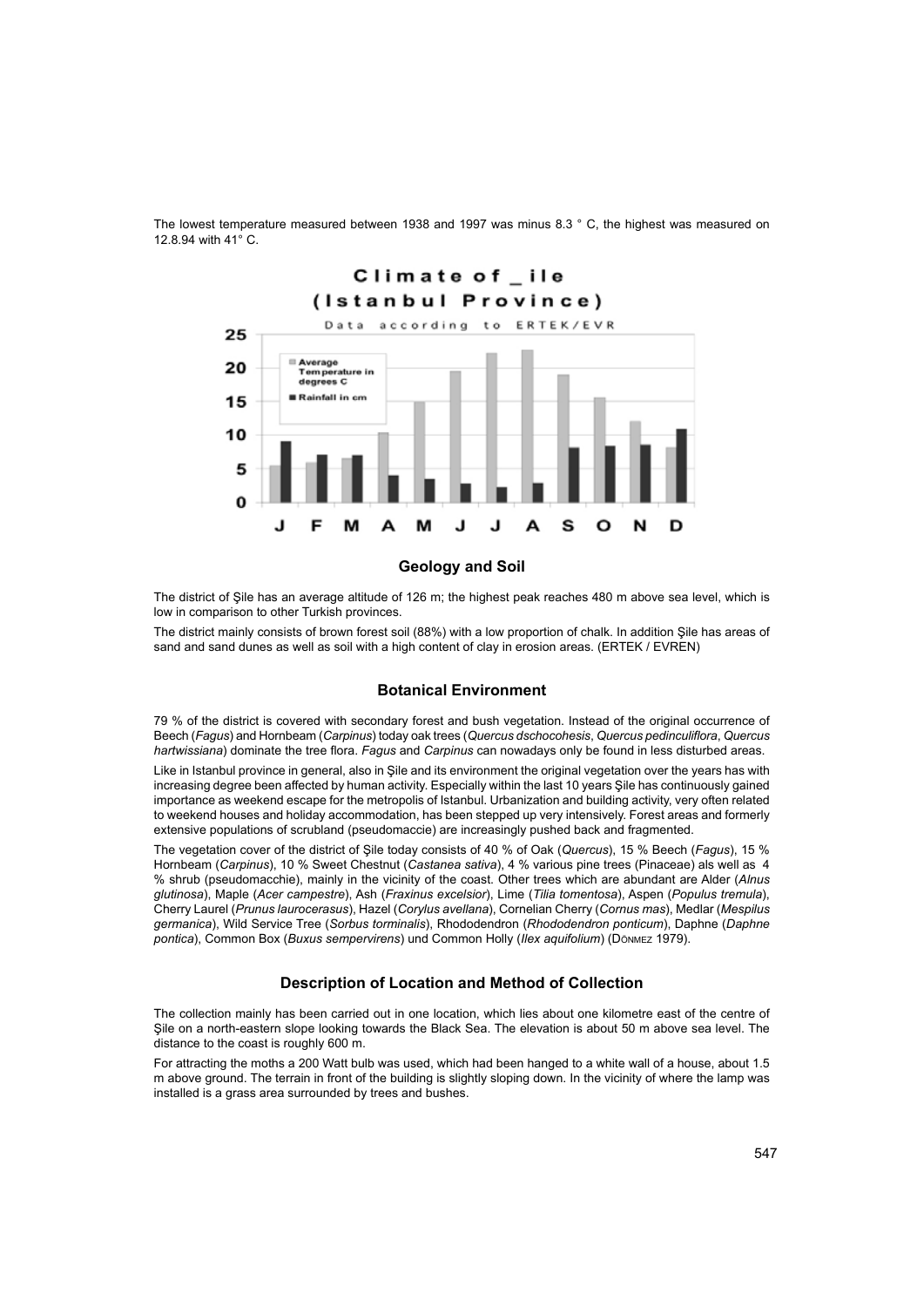The soil here has a high content of clay, which allows it to soak up and store a lot of water in the wet period of the year while it develops cracks when drying out during the arid months.

The surrounding vegetation consisted of wild grass area, shrub (pseudomacchie) as well as gardens. Common plants near the location were Oak (*Quercus* spec.), Hawthorn (*Crataegus* spec.), Plane (*Platanus* spec.), Hazel (*Corylus avellana*), Aspen (*Populus tremula*), Narrowleaf Ash (*Fraxinus angustifolia*), Walnut (*Julans* spec.), Fig (*Ficus caria*), Blackthorn (*Prunus spinosa*), and fruit trees (White Mulberry, Apple, Plum, Cherry), as well as Erica (*Erica* spec.), Black Berry (*Rubus* spec.), Spanish Broom (*Spartium junceum*) building the pseudomacchie. In addition there has been a small forest of planted pine trees (Pinus) used as a park near the locality. The existing stocks of Beech and Hornbeam within the district are several kilometres away, so that they should not have a significant influence on the species collected.

The location was experiencing a serious change during the period of collection. Originally in the concerned valley there were a few buildings only. Increasing building activity due to the fast growth and expansion of Şile step by step led to the destruction of the vegetation in many parcels of land. This and the consequential increase in the number of lamps available led to a continuous decrease in the efficiency of the collecting activity. Nowadays a productive collection is not any more possible in this locality. Even though the data are not fully comparable due to the different weather conditions and the individual duration of the collection per night, it could be established beyond any doubt that the number of specimens caught has continuously decreased over the considered period.

## **Analysis of the Moth Fauna of Şile**

The investigation was confined to the superfamily of (Notodontidae, Nolidae, Arctiidae, Lymantriidae, Erebidae, and Noctuidae) as well as the families Sphingidae, Lasiocampidae, Saturniidae, Drepanidae, and Thyatiridae.

Geometridae and Microlepidoptera have not been subject of this study.

The total number of registered specimens amounts to about 2300 and comprises 162 species. The collections in Sile were carried out on 136 days.

12 additional species could be monitored in other places of the Istanbul province, mainly in the city area of Istanbul on the European side. The total number of species found, therefore, is 174. Of many species just one or very few specimens have been recorded. It can therefore be assumed that a considerable number of further species exist, which have not been caught just by coincidence. Many further species can be expected in other biotopes and at other plant communities in the district of Şile and Istanbul province in general because the collection has mainly been confined to just one location.

The nights used for collecting have not been homogeneous spread over the months. Therefore the number of specimens per each species can only to a limited degree been used as a reliable measure for their abundance. Nevertheless the significant differences in the number of specimens collected can still give at least a rough indication for its abundance. Therefore, this information is not totally neglected. The 4 different categories were used to indicate abundance.

### r - rare s - sporadic<br>c - common s - sporadic servicem vc - very common

Hacker (1990) in total lists 273 species of Noctuidae (Remark: For this comparison the new classification of Noctuoidea Latreille published in 2005 by Fibiger and Lafontaine has not been considered yet) for the Euxenian region. The author has by now caught 133 species in Istanbul, i.e. about half of the number of species listed by Hacker for the whole Black Sea area. Hereof, however, 48 have not yet been shown in Hacker (1990) for this area. Adding them up a number of 321 species for the whole Black Sea area can be calculated, of which 15 % have been added by the present article.

Those species, which have not been shown in Hacker (1990) for the Black Sea, are in the following marked by a star (\*). For Notodontidae, Nolidae, Arctiidae, Lymantriidae, Sphingidae, Lasiocampidae, Saturniidae, Drepanidae, and Thyatiridae the distribution maps of DE FREINA/WITT (1987) have been used as a benchmark. They, however, consider only Trace and Western Anatolia for Turkey. A star (\*) here means that the species is not shown for the Asian part of Istanbul province, i.e. the extreme north-western Anatolia. This is the case for 6 species, for which the occurrence hereby is documented.

Most of the registered species do also occur in central Europe, at least in the more southern areas. The number of outright Mediterranean species is relatively limited. With Rumania and Bulgaria equally being located at the Black Sea and with a comparable climate it is not surprising that the analysis shows a high degree of similarity of the fauna of Şile to those of Bulgaria and Rumania. The distance to the Bulgarian border is roughly 120 km from Istanbul, the distance to the Rumanian border about 240 km.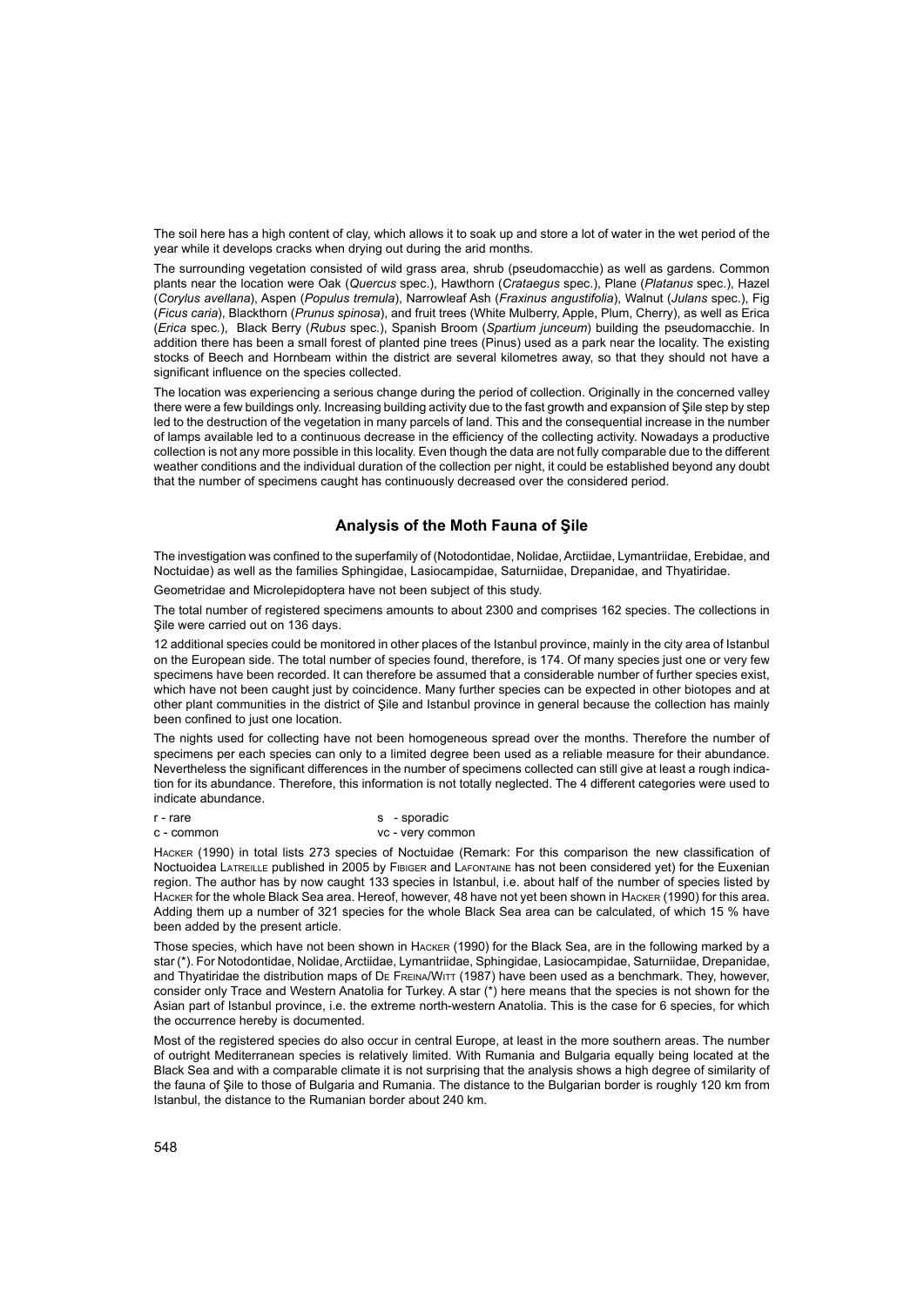Only one of the species of Noctuidae (according to the definition before the revision by Fibiger / Lafontaine) collected in Istanbul was not registered by Beshkov (2000) for Bulgaria which is *Caradrina albina* EV. In Rumania it has only been caught twice. (RАКОЗҮ).

According to Rakosy, there is a complete lack of records for the following species in Rumania: *Pergrapha rorida* Friv., *Polymixis serpentina* Tr., *Spudaea pontica* Kljushko, *Proxenus hospes* Freyer, *Praestilbia armeniaca* Stgr., *Catocala eutychea* Tr., and *Grammodes bifasciata* Petag.

A further comparison has been carried out with Fauna Europaea, an internet service initiated and financed by the European Commission. The website lists all known species for each European country (FAUNA EUROPAEA WEB SERVICE). For Turkey the information is restricted to Thrace, being that part of Turkey geographically belonging to Europe. Accordingly, the occurrence of 10 new species for the European part of Turkey can be recorded in this article. (*Eilema complana* L., *Luperina testacea* D. & S., *Dyperygia scabriuscula* L., *Talpophila matura* Hufn., *Melanchra persicariae* L, *Exophila rectangularis* Geyer, *Catephia alchymista* D. & S., *Catocala promissa* D. & S., *Hoplodrina superstes* O., and *Macdunnoughia confusa* Steph.).

Many of the 47 species, for which the distribution in the European part of Turkey is still unclear, but which are occurring in Şile, thus relatively close to Europe, can probably also still be found in Thrace. These are marked with a plus (+).

Species, which are obviously very common in Şile and are apparently finding optimum conditions, are *Pechipogo plumigeralis* HBN. (in Romania still very rare), *Dysgonia algira* L., a species which is also common in the South of Romania (Rakosy 1996) as well as in Bulgaria (Beshkov 2000), *Acronicta rumicis* L., *Talpophila matura* Hufn., *Xestia xanthographa* D.& S. as well as *Leucania putrescens* HBN, of which Rakosy (1996) only reports one location within Romania.

## **List of Species**

The systematic of Notodontidae, Nolidae, Arctiidae, Lymantriidae, Noctuidae, and Erebidae follows Fibiger/Hacker (2005). For Lasiocampidae, Saturniidae, Sphingidae, Drepanidae, and Thyatiridae De Freina/Witt (1987) is used as basis.

For each species the period in which it was caught is noted by a Roman number for the month and a letter indicating the beginning (b), the middle (m), or the end of the month (e).

## **Lasiocampidae** HARRIS (3 species)

- Lasiocampa grandis RGHFR. (c eVIII-mIX)
- o The species was also noted in the city area of Istanbul<br>ocampa trifolii D. & S. (seVIII-bIX)
- Lasiocampa trifolii D. & S.
- *Odonestis pruni* L. (r bIX)

## **Saturniidae** Bsp. (2 species)

- *Saturnia pavoniella* Scop. (\*) (r bIV)

This species has only recently been separated from *Saturnia pavonia* L. and it is replacing *S. pavonia* L. in southern Europe. The borders of its exact distribution range have not been completely established. The specimens found in Şile were female and caught at light in April. It is also known to fly by daylight.

De Freina/Witt (1987), who at that time did not separate *S. pavoniella* Scop. from *S. pavonia* L., in their distribution maps also did not show the species *S. pavonia* L. for Turkey. In FAUNA EUROPAEA, however, *S. pavoniella* Scop. is listed for Thrace. The record from the Anatolian part of Istanbul shows that *S. pavoniella* Scop. is, as expected, also present in north-western Anatolia.

- *Perisomena caecigena* Kup. (r bXI)

o P. caecigena Kup. has been recorded in the vicinity of Karacaköy at the Terkoz lake near the western border of Istanbul province. This record in Thrace was established at the beginning of November.

## **Sphingidae** LATREILLE (4 species)

- *Agrius convolvuli* L. (r mVI, bVIII-eVIII)

o This Mediterranean species probably has migrated from its southern range into the area. Caterpillars have not been found.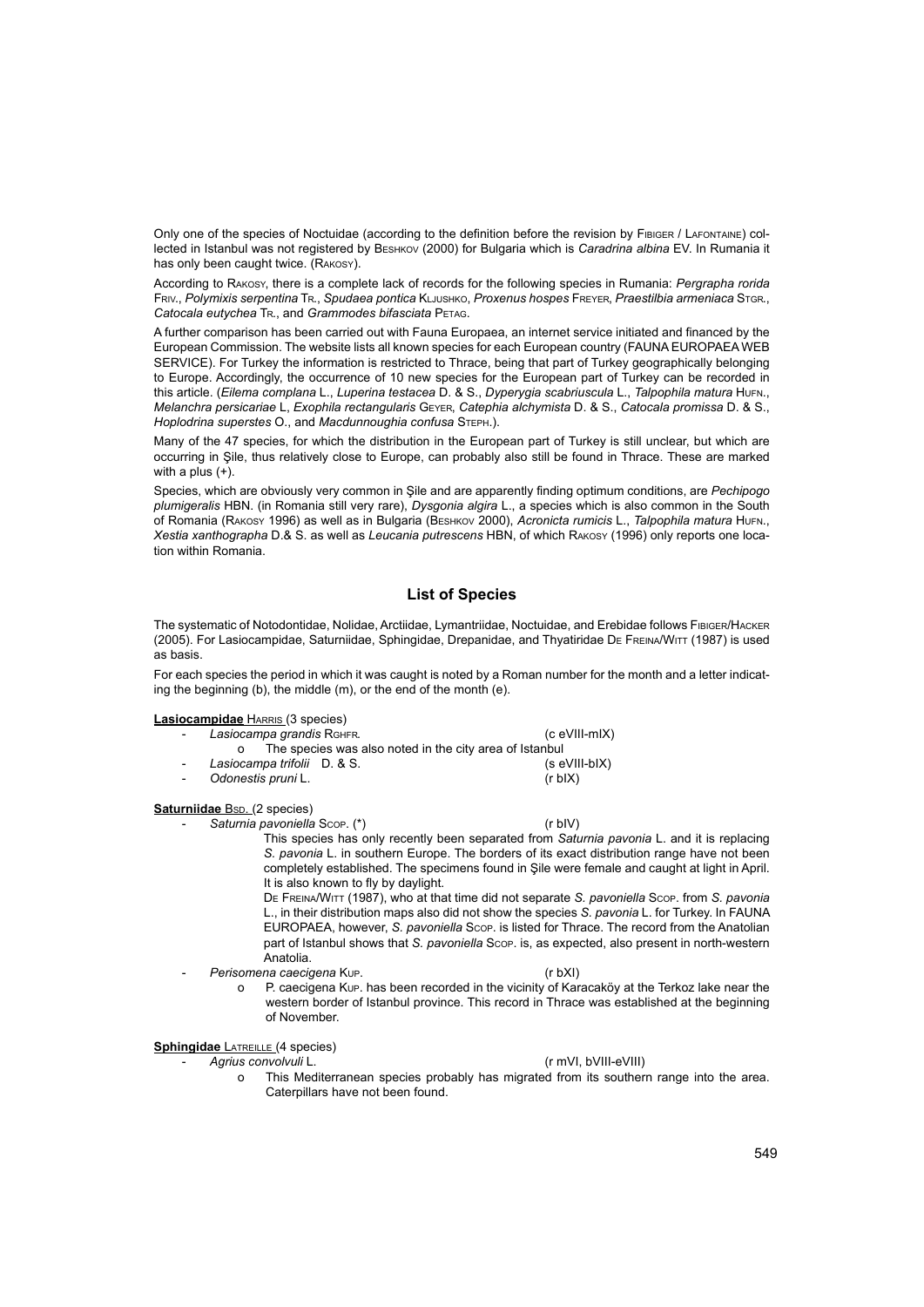## - *Macroglossum stellatarum* L. (c mVI-bX)

- o Besides specimens caught at light, the species is often visible also during daytime in many places of the Istanbul province
- *Hyles livornica* Esp. (r bVI) *Daphnis nerii* L. (\*)

o The species was caught at light in the city area of Istanbul. In Şile and Istanbul also caterpillars have been found. De FREINA/WITT's (1987) distribution map shows a range including the south coast of Turkey and the Aegean up to the Dardanelle straits, but excludes the Marmara region. Also Bulgaria and Rumania are excluded from the shown distribution.

### **Drepanidae** MEYRICK (2 species)

- $C$ *ilix glaucata*  $S$ cop. (+) (s eIII-eIX) o The separation from *Cilix asiatica* Bang-Haas has been carried out.<br>Sonalla binaria Hurn.
- **Watsonalla binaria HuFN.**

## **Thyatiridae** J.B.SMITH (2 species)

| - | Habrosyne pyritoides HuFN. | (r aVIII-eIX) |
|---|----------------------------|---------------|
| - | Thyatira batis L.          | (r mVII-mVIII |

### **Superfamily Noctuoidea LATREILLE**

## **Notodontidae** STEPH. (9 species)

### Thaumetopoeinae AURIVILLIUS

- *Thaumetopoea pityocampa* D. & S. (\*) (s eVII-mVIII)
	-
	- o The species has also been recorded within the city of Istanbul (Levent). The distribution map in De Freina/Witt (1987) does not show the species for the Asian side of Istanbul and the western Black Sea region, but only for the Aegean and Thrace. The records in Şile prove that the species is also distributed in north-western Anatolia

### Pygaerinae DUP.

| Clostera curtula L.  | $(r b X)$   |
|----------------------|-------------|
| Clostera pigra HUFN. | (r eVIII)   |
| Notodontinae STEPH.  |             |
| Furcula bifida BR.   | (r eVI)     |
| Pheosia tremula CL.  | $(r$ eVIII) |

- *Notodonta dromedarius* L. (\*) (r bIX)
	- o This species has been caught in Şile only once, therefore, seems to be rare in the area. According to the distribution map in DE FREINA/WITT (1987), the species is distributed all over central Europe and most parts of Southern Europe. For the Turkish Aegean coast and the Marmara area the species is not shown. The record in Şile closes the gap between former records more to the east in Anatolia and the European part of Turkey in the west.
- Pterostoma palpina C<sub>L</sub>. *Pterostoma palpina CL. Pterostoma palpina CL.*

## Heterocampinae Neumogen & Dyar

| $\overline{\phantom{0}}$ | Harpyia milhauseri F.      | (r mV)       |
|--------------------------|----------------------------|--------------|
| $\overline{\phantom{a}}$ | Spatalia argentina D. & S. | (r bV, mVII) |

### **Nolidae** Bruand

Nolinae BRUAND (4 species)

- *Meganola albula* D. & S.(+) (c bVI-bIX)
	- o The species has already been found in Istanbul Province before, namely in Kemerburgaz (European side), according to De Freina (1994). In FAUNA EUROPAEA this information has not been considered so far, as it is not listed for the European part of Turkey here.

| Nola cicatricalis TR.<br>$\overline{a}$     | (r bIV)       |
|---------------------------------------------|---------------|
| Nola chlamitulalis HBN.                     | (c bVI-eVIII) |
| Nola aerugula HBN.<br>$\sim$                | $(r$ eVIII)   |
| Chloephorinae STAINTON (3 species)          |               |
| Pseudoips prasinana L (fagana F.)<br>$\sim$ | (r bVIII)     |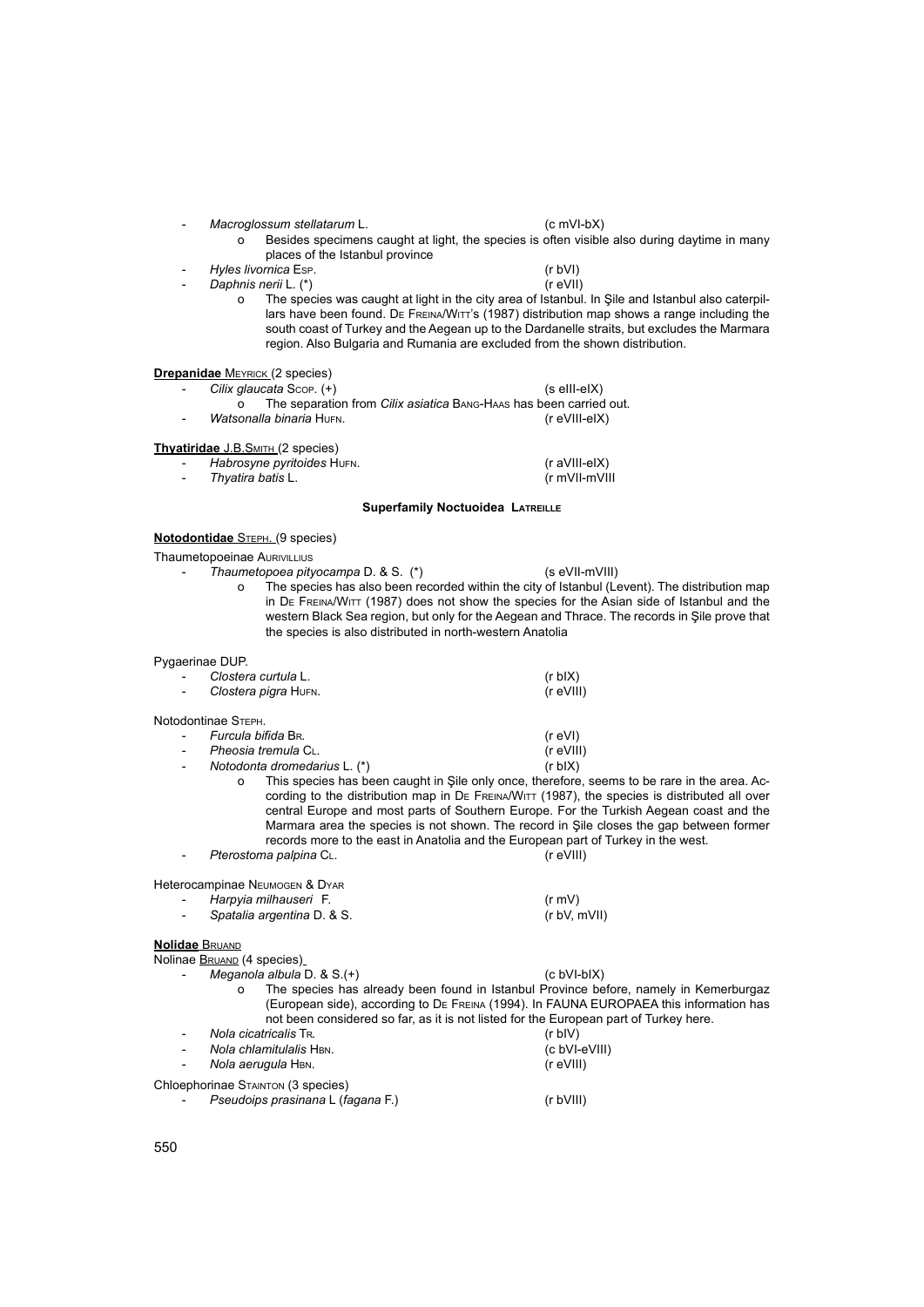|                          | Bena bicolorana FUESSLY (prasinana) L.<br>Nycteola asiatica KRUL. (+)                                                                                                                        | (r eVIII-mIX)<br>(r eVII, eVIII) |
|--------------------------|----------------------------------------------------------------------------------------------------------------------------------------------------------------------------------------------|----------------------------------|
|                          | Eariadinae HAMPSON (1 species)                                                                                                                                                               |                                  |
|                          | Earias clorana $L$ .(*)(+)                                                                                                                                                                   | (r bVII)                         |
|                          | According to HACKER (1990), the species has not been recorded for northern Turkey so far.<br>o                                                                                               |                                  |
| <b>Arctiidae</b> LEACH   |                                                                                                                                                                                              |                                  |
|                          | Lithosiinae BILLBERG (5 species)                                                                                                                                                             |                                  |
|                          | Eilema complana L.                                                                                                                                                                           | $(c \text{ mVI-bIX})$            |
|                          | In addition to Sile, the species was also collected in Levent in the city of Istanbul. This, appar-<br>o<br>ently, is the first record for the European part of Turkey (see FAUNA EUROPAEA). |                                  |
| $\overline{\phantom{0}}$ | Eilema lurideola ZINCK.                                                                                                                                                                      | (r eVIII)                        |
|                          | A single specimen was caught 10 km east of the town Şile, still within the Şile district.<br>o                                                                                               |                                  |
| $\overline{\phantom{0}}$ | Eilema pygmaeola DBLD.                                                                                                                                                                       | $(r$ eVII-mIX)                   |
| $\overline{\phantom{0}}$ | Eilema caniola HBN.                                                                                                                                                                          | (c eVIII-eIX)                    |
|                          | The species has also been found within the urban area of Istanbul.<br>$\Omega$                                                                                                               |                                  |
|                          | Eilema sororcula HUFN. (+)                                                                                                                                                                   | (r mVI-eVI, mIX)                 |
|                          | Syntominae H.S. (1 species)<br>Dysauxes famula FRR.                                                                                                                                          | (r mVI-eVIII                     |
|                          | Also within the city of Istanbul (Levent) the species has been noted several times.<br>o                                                                                                     |                                  |
|                          |                                                                                                                                                                                              |                                  |
|                          | Arctiinae LEACH (7 species)                                                                                                                                                                  |                                  |
| $\overline{\phantom{0}}$ | Arctia villica L.                                                                                                                                                                            | (c bVI-eVI)                      |
| $\overline{\phantom{a}}$ | Spiris striata L                                                                                                                                                                             | (r eVIII-bIX)                    |
| $\overline{\phantom{0}}$ | Euplagia quadripunctaria PODA                                                                                                                                                                | (s mVII-bIX)                     |
|                          | The animals were flying during daytime.<br>O                                                                                                                                                 |                                  |
| $\overline{\phantom{0}}$ | Spilosoma lutea HUFN.                                                                                                                                                                        | (r eVI-mVII)                     |
| $\overline{\phantom{0}}$ | Spilosoma lubricipeda L (= mentastri Esp.)                                                                                                                                                   | $(c mV-mIX)$                     |
|                          | The species was caught also within Istanbul.<br>O                                                                                                                                            |                                  |
|                          | Tyria jacobaeae L. (+)                                                                                                                                                                       | (r eVI)                          |
|                          | This day-active species was caught in Karamandere, close to the town of Şile.                                                                                                                | (c eVI-eIX)                      |
| -                        | Phragmatobia fuliginosa L.                                                                                                                                                                   |                                  |
|                          | <b>Lymantriidae</b> HAMPSON (3 species)                                                                                                                                                      |                                  |
|                          | Lymantria dispar L.                                                                                                                                                                          | (c mVII-eIX)                     |
|                          | Besides many records at light, the species was also monitored flying during the day, in Şile<br>o<br>as well as other parts of Istanbul.                                                     |                                  |
|                          | Ocneria rubea D. & S.(*)(+)                                                                                                                                                                  | (s bVI-eVI; mVIII-eIX)           |
|                          | Also here, the records in Şile enlarge the known range of distribution by proving its existence                                                                                              |                                  |
|                          | also at the Turkish Black Sea coast. DE FREINA/WITT (1987) do not show the species for western                                                                                               |                                  |
|                          | Anatolia or the Aegean, but only for the European section of Turkey. In FAUNA EUROPAEA                                                                                                       |                                  |
|                          | the species is, however, not listed for Turkey.                                                                                                                                              |                                  |
|                          | Laelia coenosa HBN. (*)(+)                                                                                                                                                                   | (r eVII)                         |
|                          | All 3 specimens have been caught 1995, at the end of August within two days. According to DE<br>o                                                                                            |                                  |
|                          | FREINA/WITT (1987), the range of distribution ends at the western border of Turkey. For Turkish                                                                                              |                                  |
|                          | Thrace and for western Anatolia no distribution is shown here.                                                                                                                               |                                  |
| <b>Erebidae LEACH</b>    |                                                                                                                                                                                              |                                  |
|                          | Eublemminae FORBES (3 species)                                                                                                                                                               |                                  |
|                          | Calymma communimacula D.& S. (*)(+)                                                                                                                                                          | $(r$ eVIII)                      |
|                          | The species has not been shown for the Black Sea region in HACKER (1990) and is also not<br>o                                                                                                |                                  |
|                          | shown in FAUNA EUROPAEA. It can here for the first time be confirmed for the Black sea                                                                                                       |                                  |
|                          | area. Also in other parts of Turkey C. communimacula D. & S., apparently, has been found                                                                                                     |                                  |
|                          | rarely.                                                                                                                                                                                      |                                  |
|                          | Odice arcuinna HBN. (+)                                                                                                                                                                      | $(s bVI-bIX)$                    |
|                          | Odice suava HBN.                                                                                                                                                                             | $(r b IX)$                       |

Herminiinae LEACH\_(5 species)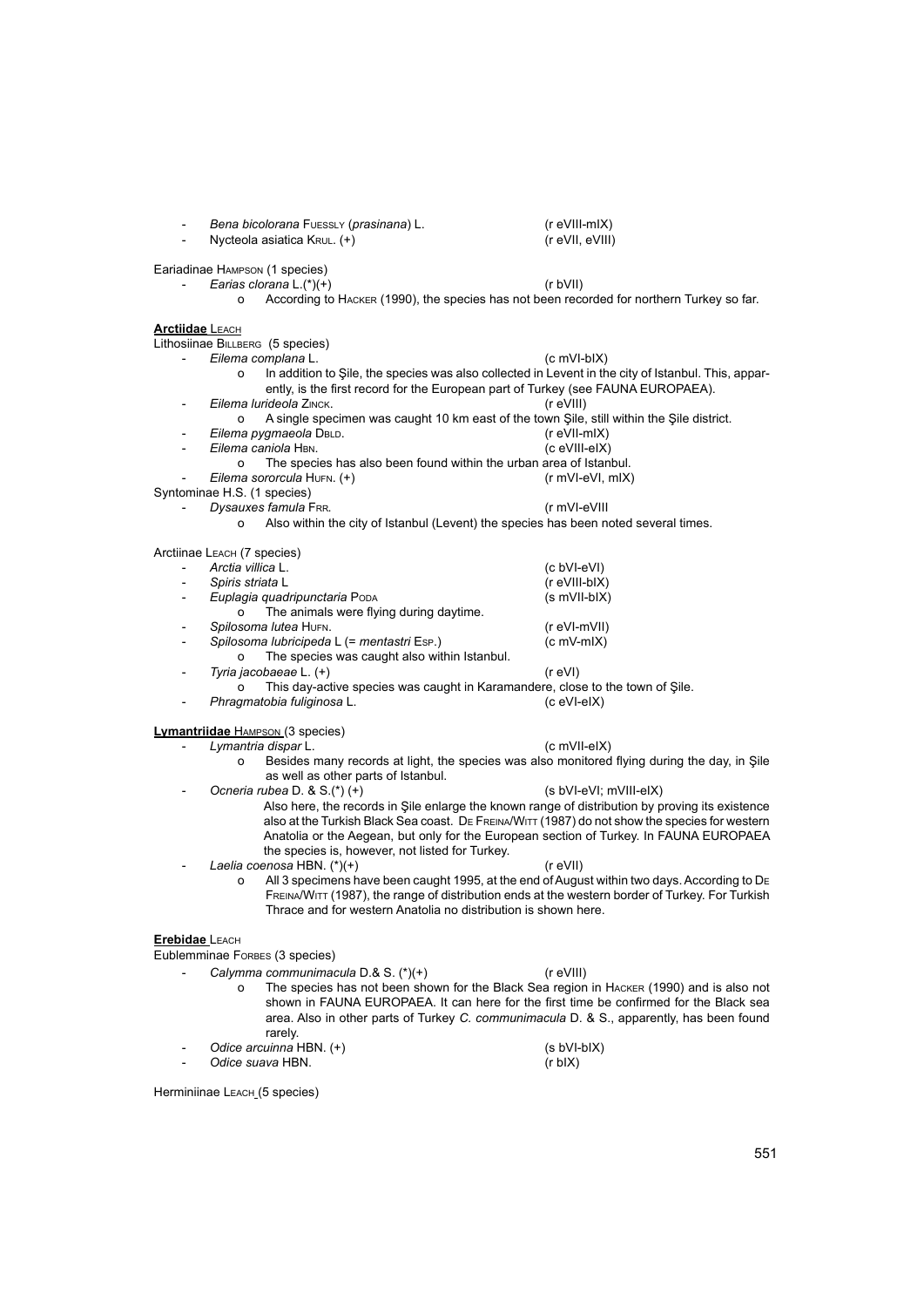*Pechipogo plumigeralis* HBN.(= *Polypogon crinalis* TR.)(\*) (vc bVI-mX)

This species, which some authors recently have started to split into *Pechipogo plumigeralis* Hbn. and *Polypogon crinalis* Tr. is very common in Şile. Hacker (1990) did not confirm a distribution at the Turkish Black Sea coast. FAUNA EUROPAEA, however, does list the species for Thrace.

A separation into *P. plumigeralis* und *P. crinalis* has not been carried out in the present article.

The species of this complex are very rare in Rumania (Rakosy); the concerned records also are not separately available for the two taxa. For Bulgaria *P. plumigeralis* HBN. ist reported, but not *P. crinalis* Tr. (Beshkov 2000).

Simplicia rectalis Ev.(\*)(+) (r eVI, eVIII-bIX))

- o According to Hacker (1990), only some older records for the Mediterranean area exist. Hereby the species is recorded for the Black Sea region. In the centre of Europe the species flies in July and August (Koch). In the south a 2. generation exists (Hacker 1989) to which the specimens of Şile, all caught at the end of August and the beginning of September, apparently belong. Also In Bulgaria and Rumania the species is known to fly until September (BESHKOV, RAKOSY).
- Herminia tarsipennalis TR.(+) (r eVIII)
	- The species has been found in Turkey only a few times. In 1990 HACKER (1990) it is still stated that *H. tarsipennalis* Tr. has not been found in Turkey.
	- **Herminia tarsicrinalis KNOCH** 
		- o Also this species has been rarely recorded from Turkey. Hacker (1989) mentions the Pontic Mountains. Besides Şile, the species was also noted by the author in the city of Istanbul and in Sapanca / Adapazarı province, 120 km east of Istanbul.<br>  $k$  tristalis F (= derivalis HBN) (r eVI)
	- *Paracolax tristalis* **F.** (= *derivalis* HBN.)

Hypeninae H.S. (2 species)

- *Hypena rostralis* L.(\*) (r mV, eX)
	- o This species, which is not uncommon on the Balkans, was not found in northern Turkey so far.
- *Zekelita antiqualis* Hbn.(\*) (r bVI, bVIII)
	- o Also this species is hereby for the first time notified from the north of Turkey, although according to Hacker (1989) otherwise common in Turkey.

Phytometrinae Hampson (1 species)

- Phytometra viridaria C<sub>L</sub>(\*)(+) (r eVIII)
	- o The present finding has been a collection at light. Otherwise the species (also) flies during the day. In Bulgaria it is reported to be known only from 2 older records (BESHKOV 2000), and it is not known from Thrace so far (FAUNA EUROPAEA).

Aventiinae Tutt (1 species)

- *Laspeyria flexula* D. & S. (r mIX)

Catocalinae BSD. (14 species)

- *Exophila rectangularis* Geyer (\*) (s bV, bVII)
	- o *E. rectangularis* Geyer has been captured in Levent / Istanbul at light several times. According to Hacker (2001), in Turkey the species is only distributed in areas with Mediterranean influence. The above records also prove the existence of the species newly for the European part of Turkey. *Lygephila craccae* D. & S. (+) (r bIX) (r bIX)<br> *Euclidia glyphica* L. (+) (r bVI-mVI)
	-
	- *Euclidia glyphica* L. (+)
	- o The species has been collected in Şile and Kurtköy / Istanbul, Asian side during the day. - *Catephia alchymista* D. & S.(\*) (r mVI)
		- o One animal from the centre of Istanbul / Levent can be reported. Apparently, this is another new record for the European part of Turkey.
	- *Ophiusa tirhaca* Cramer(\*) (r eVI)
		- o This southern species is known for its migrating habit. It has probably flown in from the Mediterranean area. The specimen was found during daytime resting at a bush.
	- *Dysgonia algira* L. (vc mV-bIX)
		- o This species is the most common moth in Şile, where it obviously finds optimum conditions for development. According to Beshkov, it is also one of the most common species in Bulgaria.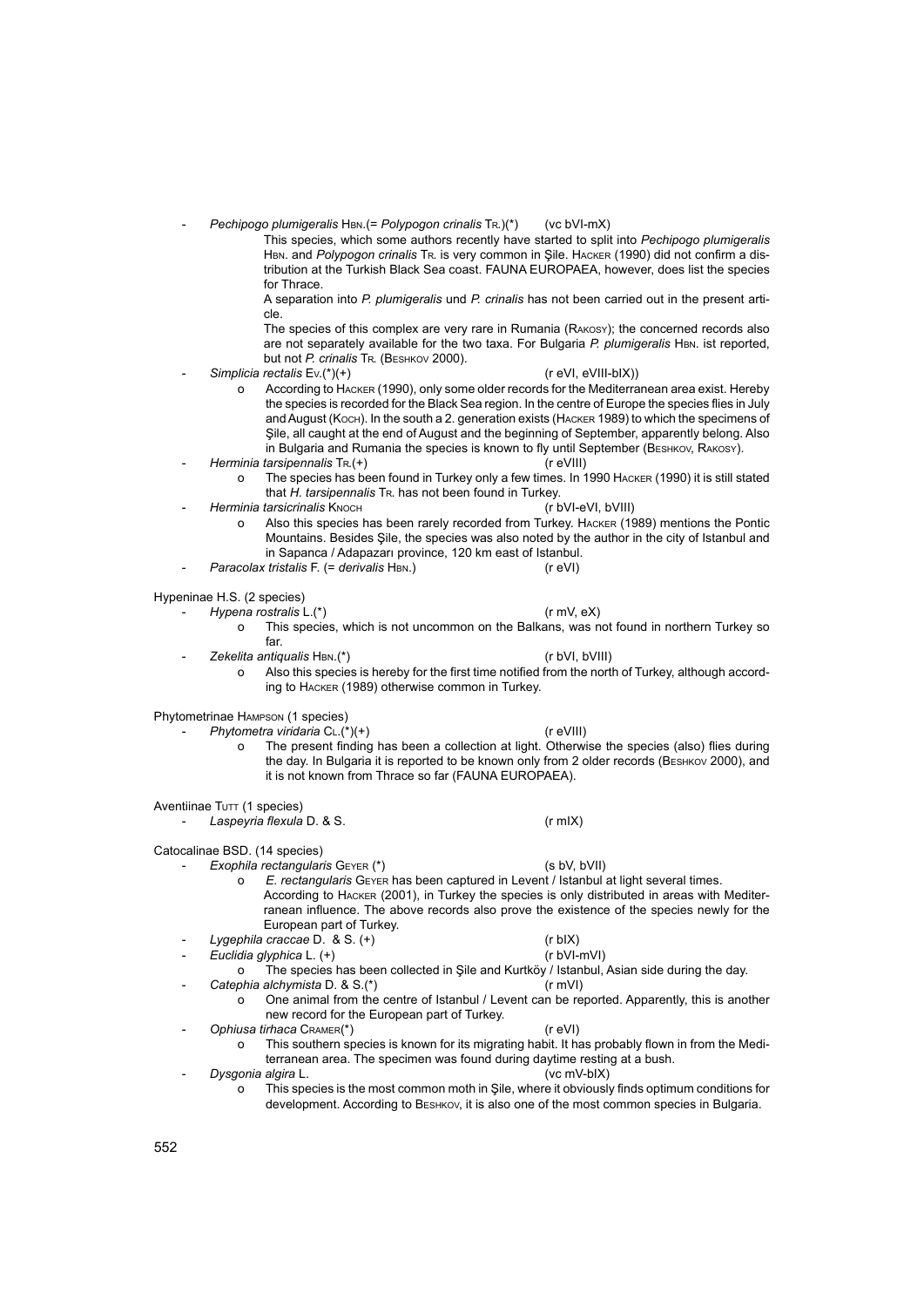- *Grammodes stolida* F. (r bVIII-bIX) - *Grammodes bifasciata* Petag.(\*) (s bVII-bIX) o The capture newly confirms the occurrence at the Black Sea coast in Turkey.<br>cala hymenaea D. & S. (\*) (v mVII-bVIII) Catocala hymenaea D. & S. (\*) o The species was apparently found rather seldom in Turkey and has not been reported from the Black Sea. In Şile it is not uncommon. - *Catocala elocata* Esp. (r bIX-bX) Catocala promissa D. & S. (\*) o *C. promissa* D. & S. has not been reported from the Black Sea in Turkey. Also this species is considered to be rare in Turkey. Besides a capture in the city of Istanbul, the author was also able to collect it in Thrace. The location was İğneada, Kırklareli province, directly at the border to Bulgaria. Both records newly confirm the species for the European part of Turkey. It is known from Bulgaria. (Везнкоv) - *Catocala eutychea* Tr. (r eVI) - *Catocala nymphagoga* Esp. (+) (r mVII) *Minucia lunaris* D. & S. (+) Euteliinae GROTE (1 species) - *Eutelia adulatrix* Hbn. (c mV-mVIII) o In Levent within the city of Istanbul the species is common. Noctuidae LATREILLE Plusiinae BSD. (4 species) - *Macdunnoughia confusa* Steph. (r eVII-bX) o This species is active during day and night time. A part of the specimens were collected during the day. It was also found in the European side of Istanbul and can, therefore, also be noted newly for the European part of Turkey. - *Autographa gamma* L. (vc bV-bX) Diachrysia chrysitis L. o A separation of *D. stenochrysis* Warren (= *tutti* Kostrowicki) has not been carried out, both were treated as one complex of species. - *Chrysodeixis chalcites* Esp. (r eVII, mIX) Eustrotiinae GROTE (1 species) Protodeltote pygarga HuFN. (c bVI-bIX) o According to Hacker (1989), mainly the dark form 'albilinea' is found in Greece and Turkey. This can not be confirmed for Şile. The specimens caught resemble the illustration in Koch (1984). Acontiinae Guenée (4 species) - *Acontia trabealis* Scop. (r mVII-bVIII) - *Acontia lucida* Hufn. (r eVI-bIX) **Aedia funesta Esp.(\*) (+)**<br>Also this comm Also this common species in Sile, apparently, is hereby recorded from the Turkish Black Sea coast for the first time. In Hacker (1990) it is not listed for northern Turkey and it is also not known from Thrace (FAUNA EUROPAEA). Aedia leucomelas L. (\*)(+) (s mVII-bIX) o *A. leucomelas* L. is known from the Black Sea coast of other countries but apparently found near the Turkish Black Sea for the first time. It is also not known from Thrace yet. Acronictinae Heinemann (4 species) - *Acronicta tridens* D. & S. (+) (r bVI-bVIII) o The species has been separated from *A. psi* L. by genial analysis. - *Acronicta aceris* L. (r bVII - eVIII) - *Acronicta rumicis* L. (vc bV-bX) Craniophora pontica S<sub>TGR.</sub>(\*)(+) Metoponiinnae H.S.(1 species) - *Tyta luctuosa* D.& S. (r eVI-bIX)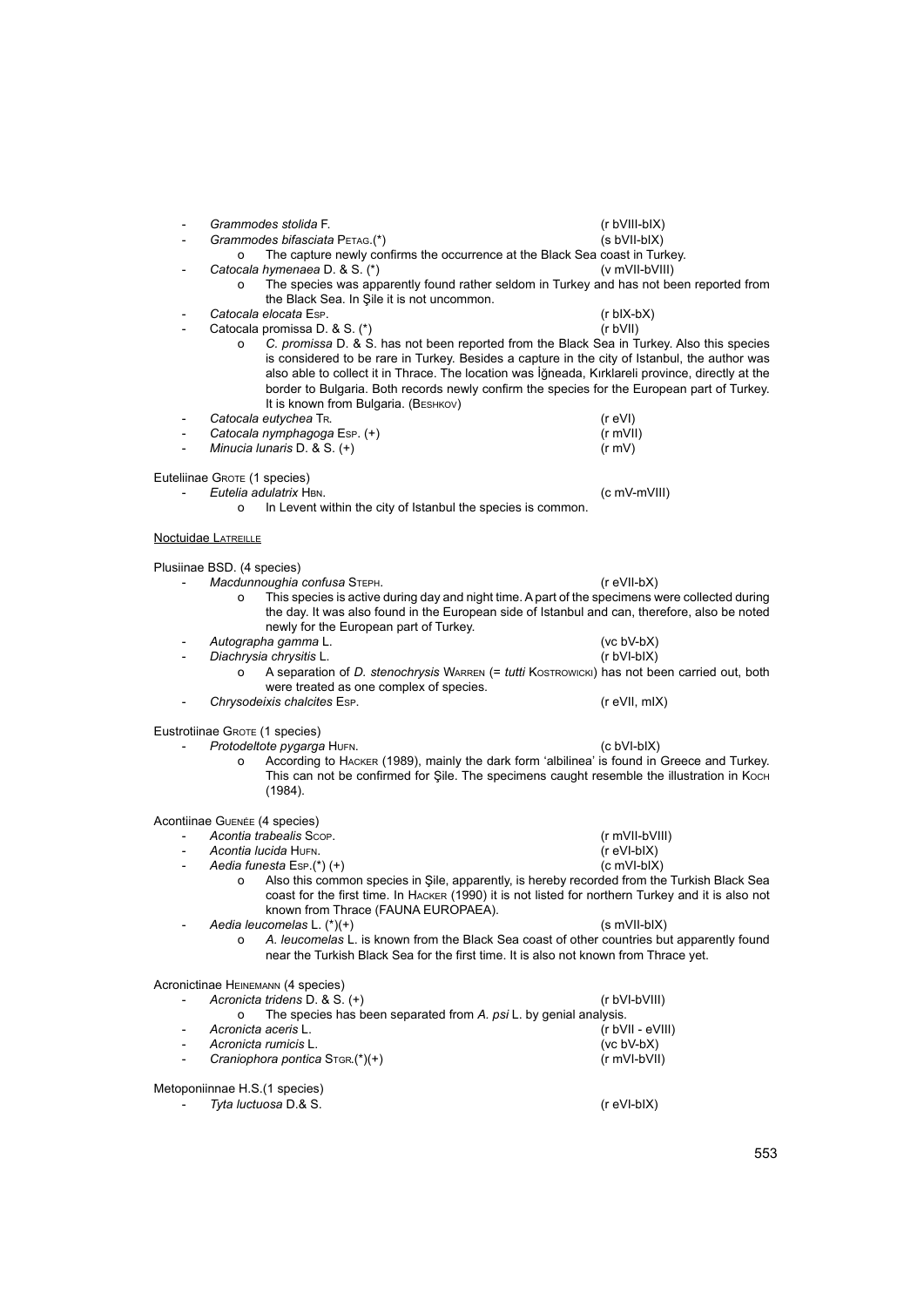Oncocnemidinae Forbes & Franclemont (3 species)

- *Calophasia platyptera* Esp. (r bIX-mIX)
	- o In Rumania the species was only found once (Rakosy 1996). In Bulgaria several locations are known, all of them situated at the Black Sea (Beshkov 2000)
- *Omphalophana antirrhinii* Hbn. (+) (r bVI)
	- Praestilbia armeniaca S<sub>TGR.</sub> (\*) (s mIX-bX)
		- o Also this species is new for the area, however, not uncommon in Şile. According to Hacker (2001) it is not very much distributed in Turkey in general, and mostly found in locations with a Mediterranean influence.

Amphipyrinae Guenée (2 species)

- *Amphipyra pyramidea* L. (r bVII, eVIII)
	-
	- o One specimen has also been found in the city of Istanbul (Yenilevent).<br>hipyra tragopoginis CL.(\*) (rmVII-eVII)
	- Amphipyra tragopoginis C<sub>L</sub>(\*)
		- o This, apparently, is another new record for the Turkish Black Sea region.

Psaphidinae GROTE (1 species)

- Valeria oleagina D. & S.<sup>(\*)</sup> (r mIII-bV)
	- o Also for this species a record for the Turkish Black Sea was outstanding until now.

Heliothinae Bsp. (3 species)

- 11 *Helicoverpa armigera* HBN (s mVI-eIX)<br>11 *Heliothis peltigera* D. & S. (r bIX)
- 
- *Heliothis peltigera* D. & S. (r bIX) - *Schinia scutosa* D.& S.<sup>(\*)</sup>
- - o A further animal of this new species for the Black Sea was captured in the city area of Istanbul.

Eriopinae H.S. (1 species)

- *Callopistria juventina* Stoll (s bVI-mIX)

o According to Hacker (1989), the species is mainly distributed in the humid and warm area of the Pontic mountains. In Hacker (1990), however, also one record in the Mediterranean region is mentioned. The capture in Şile confirms the occurrence also in western Turkey. The author was also able to find this species in Sapanca, Adapazarı province, 120 km east of Istanbul. In the meantime it is also known from Thrace (FAUNA EUROPAEA).

Bryophilinae Guenée (2 species)

- *Cryphia tephrocharis* Boursin (\*)(+) (r eVIII-eIX) o This is another new record for the Turkish Black Sea area. The determination was carried out by checking the genital organs. In Bulgaria the species is known from locations with an elevation of 700 – 1800 m (Beshkov 2000).
- *Cryphia rectilinea* Warr. \*) (r eVIII) o This finding represents another new record for the Turkish Black Sea. The species was determined by analysing the genitalia.

## Xyleninae Guenée (35 species)

The subfamily Xyleninae mainly contains species, which formerly belonged to the subfamily of Amphipyrinae. Based on Hacker's investigations (Hacker 1990) it can be seen that a relatively high number of 17 species of Xyleninae now caught in Şile have not been found at the Turkish Black Sea earlier.

| $\overline{\phantom{a}}$ | Spodoptera exigua HBN.                                                   | (r eVII-eIX)            |
|--------------------------|--------------------------------------------------------------------------|-------------------------|
| $\overline{\phantom{a}}$ | Elaphria venustula HBN.                                                  | $(r \text{ mV}$ -mVIII) |
|                          | Caradrina morpheus HUFN. (+)                                             | $(r bVI-bIX)$           |
|                          | Caradrina kadenii FREYER (*)(+)                                          | $(r \text{ m}   X)$     |
|                          | These captures appear to represent a further new recording for the area. |                         |

- *Caradrina albina* Ev. (\*)(+) (r bIX-mIX)

The western border of its distribution is southern Rumania (Rakosy, Hacker 1989). From Thrace and Bulgaria, however, it is not known so far. After two records in Şile, i.e. within the Istanbul province, it is not unlikely to occur also in Thrace and Bulgaria. According to Hacker (1990), the species was also not known so far from the Turkish Black Sea and the Turkish Mediterranean Sea.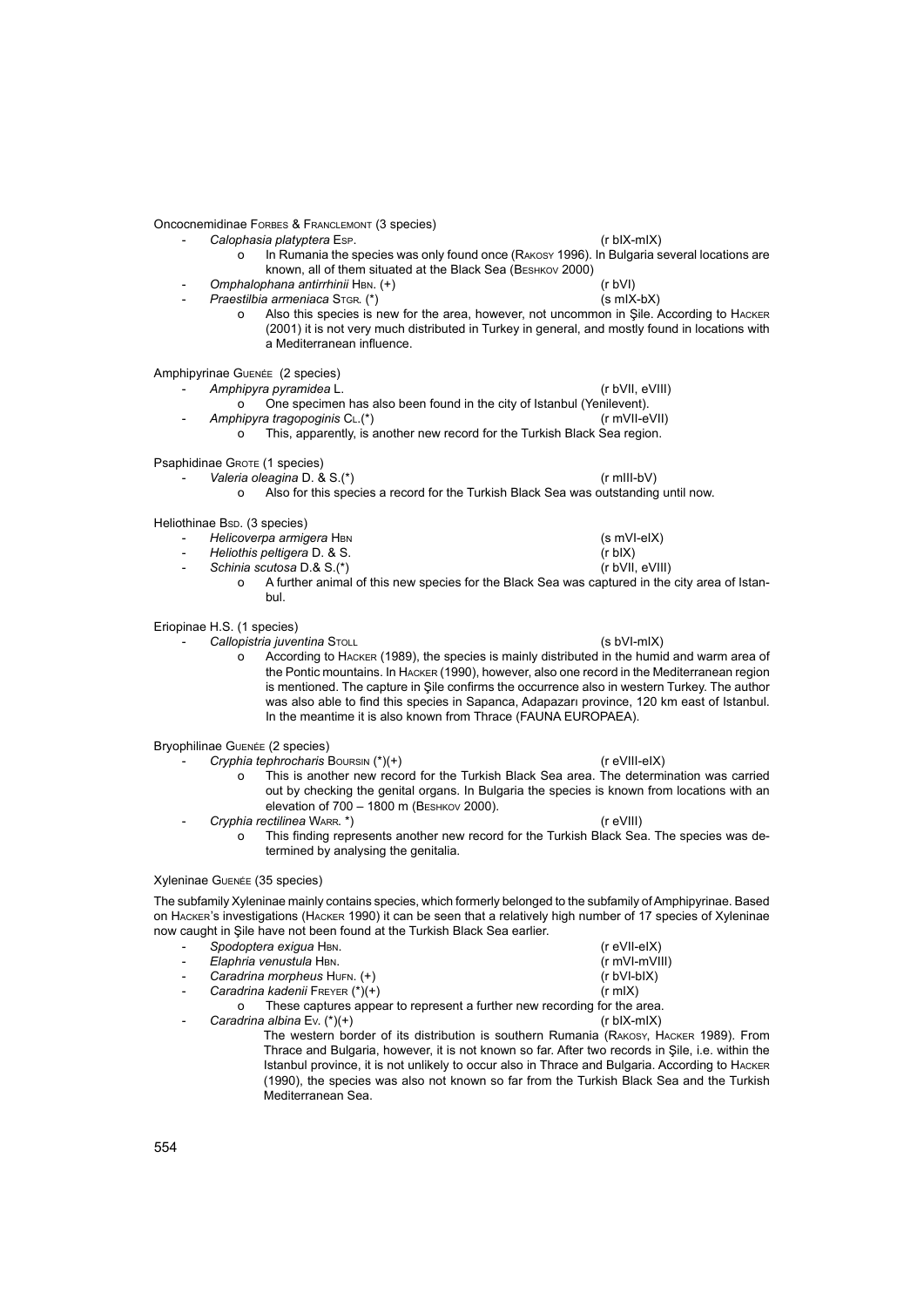|                          | according to the genitalia, confirmed the result.                                  | The determination could easily be conducted by the wing pattern of the captured fresh speci-<br>men. In order to remove any remaining doubt the specimen was dissected. The determination,  |
|--------------------------|------------------------------------------------------------------------------------|---------------------------------------------------------------------------------------------------------------------------------------------------------------------------------------------|
|                          | Caradrina clavipalpis Scop.                                                        | (r bVI, eVIII-eIX)                                                                                                                                                                          |
|                          | The species has been sporadically found in Şile as well as within Istanbul.<br>0   |                                                                                                                                                                                             |
|                          | Hoplodrina ambigua D. & S.                                                         | (c bVI-bX)<br>An occurrence of this species could, besides Şile, also be established for the city of Istan-                                                                                 |
|                          | bul.                                                                               |                                                                                                                                                                                             |
|                          | Hoplodrina octogenaria GOEZE (= alsines ВRAHM) (+)                                 | (s bVI-mVII)                                                                                                                                                                                |
| $\overline{\phantom{a}}$ | Hoplodrina superstes O.                                                            | $(r \text{ mVl})$                                                                                                                                                                           |
|                          | o<br>far.                                                                          | A specimen caught in the city of Istanbul (Levent) newly proves the occurrence in the European<br>part of Turkey. In FAUNA EUROPAEA the species is not listed for Turkey (European part) so |
|                          | Rusina ferruginea Esp. (+)                                                         | (r bVI-eVI)                                                                                                                                                                                 |
| $\overline{\phantom{a}}$ | Charanyca trigrammica HUFN.                                                        | (r elV-mVI)                                                                                                                                                                                 |
| $\overline{\phantom{0}}$ | Proxenus hospes FREYER(+)                                                          | $(s \text{ mVI-mIX})$                                                                                                                                                                       |
|                          | o<br>/ Asian side).                                                                | According to HACKER (1986), the species has been found in Istanbul already before (Kurtköy                                                                                                  |
|                          | Atethmia ambusta D. & S.(*)(+)                                                     | $(r \text{ el } X)$                                                                                                                                                                         |
|                          | o                                                                                  | Both specimens, which hereby confirm A. ambusta D. & S. for the Black Sea area, have been                                                                                                   |
|                          | found at the end of September.                                                     |                                                                                                                                                                                             |
|                          | Atethmia centrago HAW. (+)                                                         | $(r \text{ mIX-eIX})$                                                                                                                                                                       |
| $\overline{a}$           | Dyperygia scabriuscula L.<br>$\Omega$                                              | (r mV)<br>The one specimen captured in Levent / Istanbul newly establishes the occurrence of the spe-                                                                                       |
|                          | cies the European part of Turkey.                                                  |                                                                                                                                                                                             |
|                          | Trachea atriplicis $L^{(*)}(+)$                                                    | (r eVI)                                                                                                                                                                                     |
|                          | o                                                                                  | Also this species is uncommon on the Balkans and in Turkey. It is hereby for the first time                                                                                                 |
|                          |                                                                                    | recorded from the Black Sea. As it was caught only once it seems to be rather rare in Şile                                                                                                  |
|                          | also.                                                                              |                                                                                                                                                                                             |
|                          | Anthracia eriopoda H.S.(*)                                                         | $(r$ eVIII)                                                                                                                                                                                 |
|                          | o<br>proven occurrence in Sile is the first record for the Turkish Black Sea area. | According to RAKOSY (1996), this species has been found in Rumania only once. The now                                                                                                       |
|                          | Olivenebula subsericata H.S.(*).                                                   | (s eVI, bIX-eIX)                                                                                                                                                                            |
|                          | o                                                                                  | This finding represents another new recording for the Turkish Black Sea. The species is not                                                                                                 |
|                          | uncommon in Şile.                                                                  |                                                                                                                                                                                             |
|                          | Polyphaenis viridis VILLERS (= sericata Esp.) (*)                                  | (s mVI-eVII)                                                                                                                                                                                |
|                          | O<br>uncommon.                                                                     | Also this species is recorded for the first time from the Turkish Black Sea and also is not                                                                                                 |
|                          | Talpophila matura HUFN.                                                            | $(vc blX-bX)$                                                                                                                                                                               |
|                          |                                                                                    | Following D. algira L., A. gramma L., and X. xanthographa D. & S. this is the most common                                                                                                   |
|                          |                                                                                    | species in Şile. HACKER (1989) notes that it is very common in Greece, but only very scarcely                                                                                               |
|                          |                                                                                    | distributed within Turkey. For the Istanbul region this statement, apparently, does not apply.<br>The species was also captured on the European side of Istanbul. In FAUNA EUROPAEA it      |
|                          | has not been listed for Turkey (European part) so far.                             |                                                                                                                                                                                             |
|                          | Chloantha hyperici D. & S. (*)                                                     | $(r \text{ mVII-bIX})$                                                                                                                                                                      |
|                          | o                                                                                  | After this species seems to be relatively common on the Balkans (HACKER 1989) an occurrence                                                                                                 |
|                          |                                                                                    | in north-western Turkey does not come as a surprise. It is also hereby recorded for the Black                                                                                               |
|                          | Sea for the first time.                                                            |                                                                                                                                                                                             |
|                          | Euplexia lucipara L.                                                               | (r bVI-eVI, eVIII)                                                                                                                                                                          |
|                          | o                                                                                  | According to HACKER (1986) and (1985), this species has already been captured in Istanbul                                                                                                   |
|                          | before.                                                                            |                                                                                                                                                                                             |
|                          | Oligia latruncula D. & S. (*)(+)                                                   | (c bVI-eVI, eVIII-eIX)                                                                                                                                                                      |
|                          | The separation from O. versicolor BKH. has been carried out by genital analysis.   |                                                                                                                                                                                             |
|                          | Mesapamea didyma Esp.                                                              | (r mVII, bIX-eIX)                                                                                                                                                                           |
|                          | o                                                                                  | The determination was carried out checking the genitalia of one of the captured animals and                                                                                                 |
|                          | is not unlikely.                                                                   | thereby separated from M. secalis L. A simultaneous occurrence of M. secalis L. in the province                                                                                             |
|                          | Luperina dumerilii Dup.(*)(+)                                                      | (s eVIII-bX)                                                                                                                                                                                |
|                          | Luperina testacea D. & S.(*)                                                       | $(r$ elX-bX $)$                                                                                                                                                                             |
|                          |                                                                                    |                                                                                                                                                                                             |

o In addition to Şile, one specimen was also found in the city area of Istanbul on October 6th.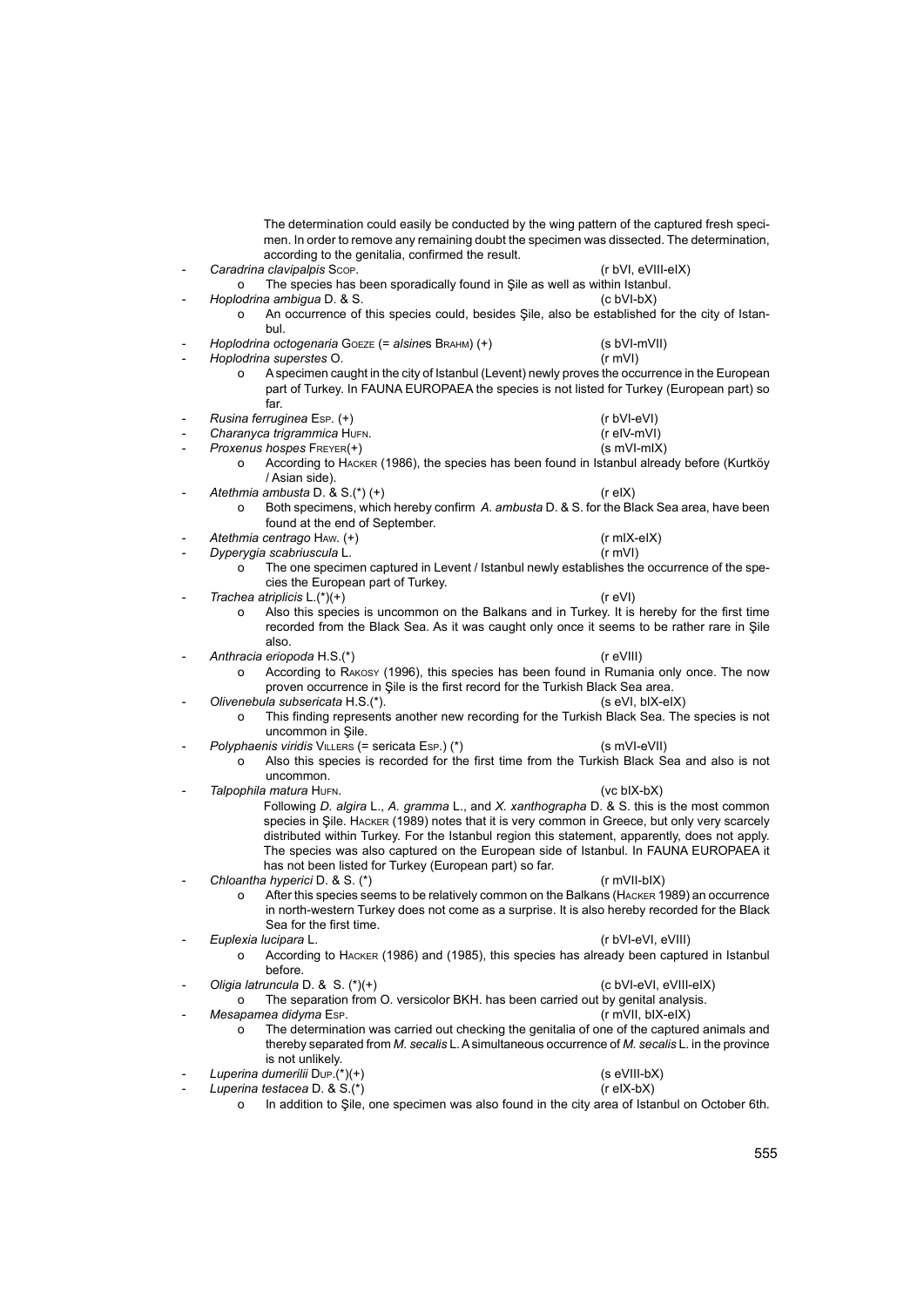The species is reported to be rare in Bulgaria (BESHKOV 2000).

- Archanara geminipuncta H<sub>AW</sub>.<sup>\*</sup>) (r eVII)
	- o The occurrence in Şile could be established by one specimen collected. Until now the species was only reported from the Mediterranean Sea (Hacker 1990). Also some rather few reports from Bulgaria exist (Везнком 2000).
- **Phlogophora meticulosa L.** (+) (r bV-bVI, eVIII-eIX) (r bV-bVI, eVIII-eIX) (r bV-bVI, eVIII-eIX) Spudaea pontica KLJUTSHKO (\*)(+)

- o The determination of one specimen was confirmed by genital analysis. From Rumania the species has apparently not been recorded so far. It does, however, occur in Bulgaria. In the Balkans the species is replaced to the west by *Spudaea ruticilla* Esp. but the exact borders of its distribution range are apparently unclear so far. The collection in Şile newly proves the occurrence for the Turkish Black Sea area.
- *Agrochola lychnidis* D. & S. (r eX)
- 
- *Conistra vacinii* L. (r eIII) *Conistra erythrocephala D. & S.(\*)* 
	- o According to the status applying in Hacker (1989), the species has been found in Turkey only rarely. This is the first record for the Black Sea.
- *Jodia croceago* D. & S.(\*) (r bIV)
	- o This capture seems to be the first proof for the Turkish Black Sea.<br>apora canescens Dup (Istanbul) (\*) (and the Turkish Black Sea.
	- Phylapora canescens Dup. (Istanbul) (\*)
		- o *P. canescens* Dup. has not been known from the Turkish Black Sea so far. The author was able establish two records for the European part of Istanbul city.
- Polymixis serpentina  $\text{Tr.}(\text{*})(+)$  (r bX)
	- o The collection of this species at the beginning of October apparently is the first proof for the Turkish Black Sea area.

Hadeninae Guenée (23 species)

- *Orthosia cerasi* F. /(= *stabilis* D. & S.) \*) (r eIII-bIV)
	- o Besides Sile, the species has also been caught within Istanbul and thereby newly been established for the Black Sea area.
- *Orthosia gothica* L.(\*) (r mIII, bV)
	- The species is relatively new for Turkey and has not been noted for the Black Sea area. (Status of Hacker 1989 and Hacker 1990).
- Perigrapha rorida Friv.<sup>(\*)</sup> (r eIII-bIV)
- o Also this species has not been reported from the Turkish Black Sea. - *Egira conspicillaris* L. (+) or E. *tibori* Hreblay (+) (r eIV)
	- o Only one specimen of *Egira* spec. could be captured in Şile, which turned out to be a female specimen. The genital analysis of male animals allows the establishment of the species beyond doubt. With the present specimen a clear determination by the female genitalia was not possible. *Egira anatolica* Hering, however, could be excluded. *E. conspicillaris* L. and *E. tibori*  Hreblay both are known to exist on the Balkans and in the west of Asia Minor.
- 
- *Anarta trifolii* Hufn. (s eVIII-eIX) - *Lacanobia w-latinum* Hufn. (+) (r bVI-eIX)
- - **Lacanobia suasa D. & S.(\*)(+)**<br>O **According to HACKER** According to HACKER (1990), the species has not been recorded from the Black Sea.<br>a oleracea L. (+) (s bVI-elX)
- 
- $\emph{Lacanobia oleracea L. (+)}$  (s bVI-eIX)<br>  $\emph{Lacanobia splendens HBN. (*) (+)}$  (r eVI-bIX) Lacanobia splendens HBN.<sup>(\*)</sup>(+)
	- o The species is relatively new for Turkey and very rare. Hacker (1990) shows a lack of records for Turkey, accordingly, the collection in Şile would be a new record for Turkey. However, Hacker (1989) one year earlier reports one single finding for Turkey. According to Beshkov (2000), also in Bulgaria the species is very rare, it is also not known from Thrace (FAUNA EUROPAEA). In total 3 specimens could be recorded from Şile.
- *Melanchra persicariae* L. (r eIX)
	- o The capture of this animal was achieved in Yenilevent in the city area of Istanbul (European part). This northern species requires humid, shady, and wooded biotopes and, therefore, is rather known from mountainous areas in southern Europe. Conspicuous is the late flight time, being the end of September while usually a flight period from May to August is given. According to Beshkov (2000), the species is also rare in Bulgaria, while it seems to be well distributed in Rumania. The border line of its distribution range runs through northern Anatolia. The species is hereby newly established for the European part of Turkey.

- 
-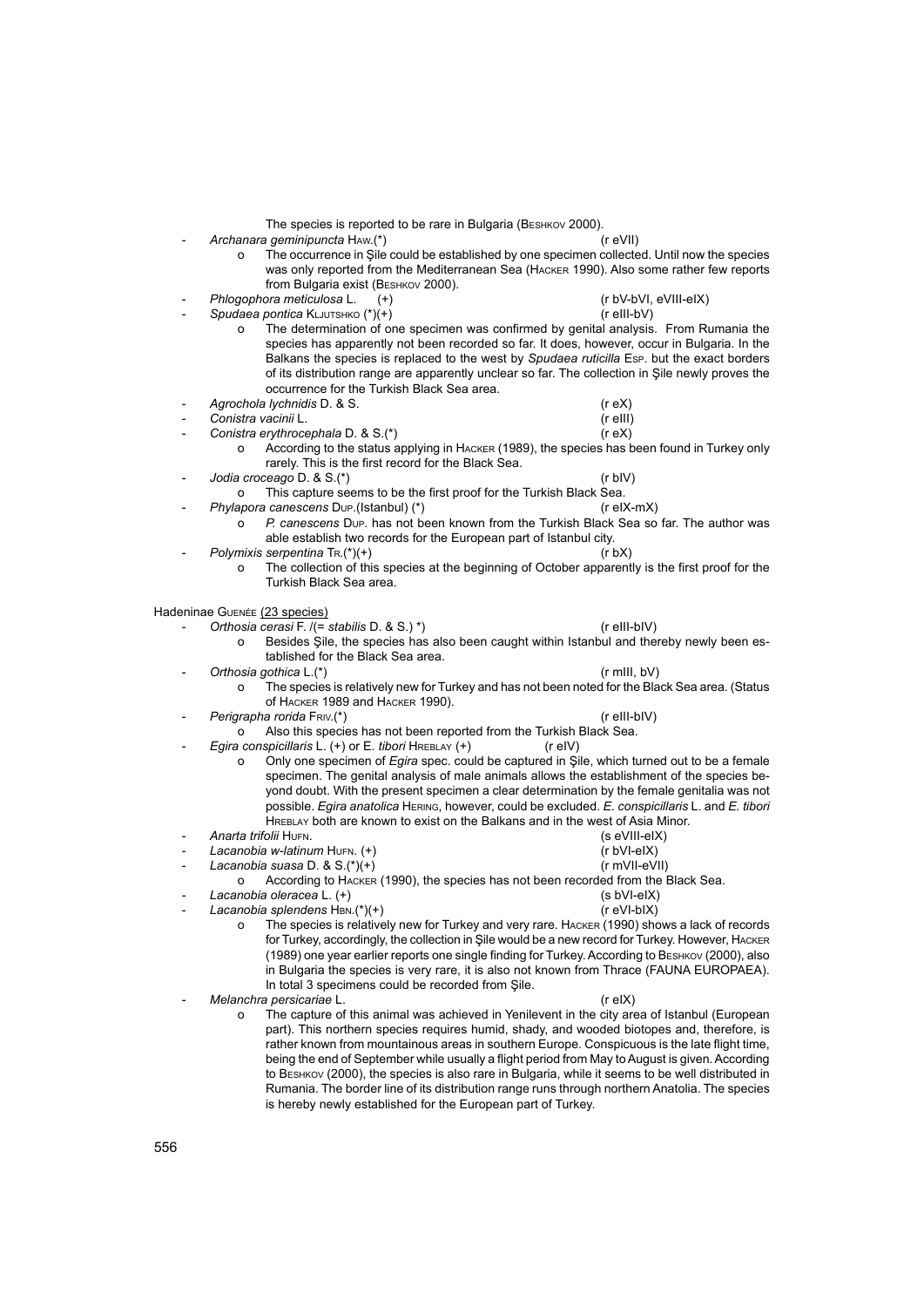- *Mamestra brassicae* L. (r bIX) - *Sideridis rivularis* F. (+) (r mVII) - *Hecatera dysodea* D.& S. (r bVII-mVII, bIX-mIX) - *Hecatera bicolorata* Hufn. (r eVII, bIX)  $Mvthimna$  *vitellina* HBN. o *M. vitellina* HBN. has also been frequently found by the author within Istanbul.<br>in (r bl, eVIII-bX) Mythimna unipuncta HAW. o One specimen has been noted in the beginning of January, apparently hibernating through the winter between old wood. *Mythimna sicula* Tr.(\*)(+) (r eVI) ) o The determination of this species was verified by genital analysis.<br>
limna albipuncta D. & S.<sup>(\*)</sup><br>
(s bV-mV. blX-mX) *Mythimna albipuncta* D. & S.<sup>(\*)</sup> o Hacker (1990) shows no records for the Black Sea. Two further specimens in addition to those found now in Sile could be reported by the author from the city area of Istanbul (European side). - *Mythimna ferrago* F. (r eVIII-eIX) - *Mythimna congrua* Hbn.(\*) (c bVI-eIX) o Also this species, which is common in Şile, is hereby newly reported for the Black Sea.<br>
imna l-album L.<sup>(\*)</sup><br>
(r eVI. blX) *Mythimna I-album* L.(\*) - *Leucania putrescens* Hbn. (vc eVIII-bX) o M. putrescens Hbn. is one of the most common species in Şile. From Bulgaria Beshkov (2000) is only able to report it from two localities. - *Leucania loreyi* Dup. (r bIX) Noctuinae LATREILLE (18 species) Peridroma saucia HBN. *Peridroma saucia HBN.* (s bVI-mIX) - *Euxoa temera* Hbn. (+) (r mIX-eIX) - *Axylia putris* L. (s eVI, eVIII-bIX) ـ *Ochropleura plecta* L. (s eVI, eVI)<br>Cerastis rubricosa D. & S. (r eIII-bIV) Cerastis rubricosa D. & S. o The species is flying early in the year. The records from Şile are from the end of March until the beginning of April. - *Noctua comes* Hbn. (s bVI-eIX) o Beside Şile, *N. comes* HBN. has also been captured in the city of Istanbul.<br>ua interjecta HBN. (reVII, eIX) - *Noctua interjecta* Hbn. (r eVII, eIX) *Noctua janthina* D. & S. o Also this species has, in addition to Şile, several times been found within Istanbul. The determination was confirmed by S. BESHKOV. - (?) *Noctua tertia* Mentzer, Moberg, Fibiger (r, eVI-mVII) o This is a sister species of *N. janthina* D & S., however, the status as a separate species is not finally clarified and the distinction is difficult. Some of the present specimen of the *janthina* /*tertia* – complex seem to be *N. tertia* Mentzer, Moberg, Fibiger. All of these have been collected within the city of Istanbul. One of these specimens has been discussed with S. BESHKOV, who shares the supposition that it is *N. tertia.* Until now N. tertia has not been recorded from the European part of Turkey (FAUNA EUROPAEA). - *Noctua pronuba* L. (s eV-mVII, bIX-eIX) o In addition to those from Şile, further findings have been noted directly from within Istanbul.<br>ia xanthographa D. & S. (vc eVIII-eX) *Xestia xanthographa* D. & S. o A clear separation from *X. cohaesa* H.S. has been possible by genital analysis.  $Xestia cohaesa H.S. (*)(+)$ o The determination of this species has been confirmed by Beshkov. As it has not been separated from X. xanthographa D. & S. during the original investigation a final comment about the abundance of this species in Istanbul is not possible. Within the captured Xestia specimens, however, only one X. cohaesa H.S. has been found. - *Xestia c-nigrum* L. (s mVIII-bX) - *Agrotis exclamationis* L. (s mV-bIX) Agrotis bigramma Esp. (= crassa HBN.) Agrotis segetum D. & S. (c eIV-eIX) Agrotis trux (HBN.) (r mIX) o The separation from other *Agrotis* spec. has been carried out together with S. Beshkov. Ac